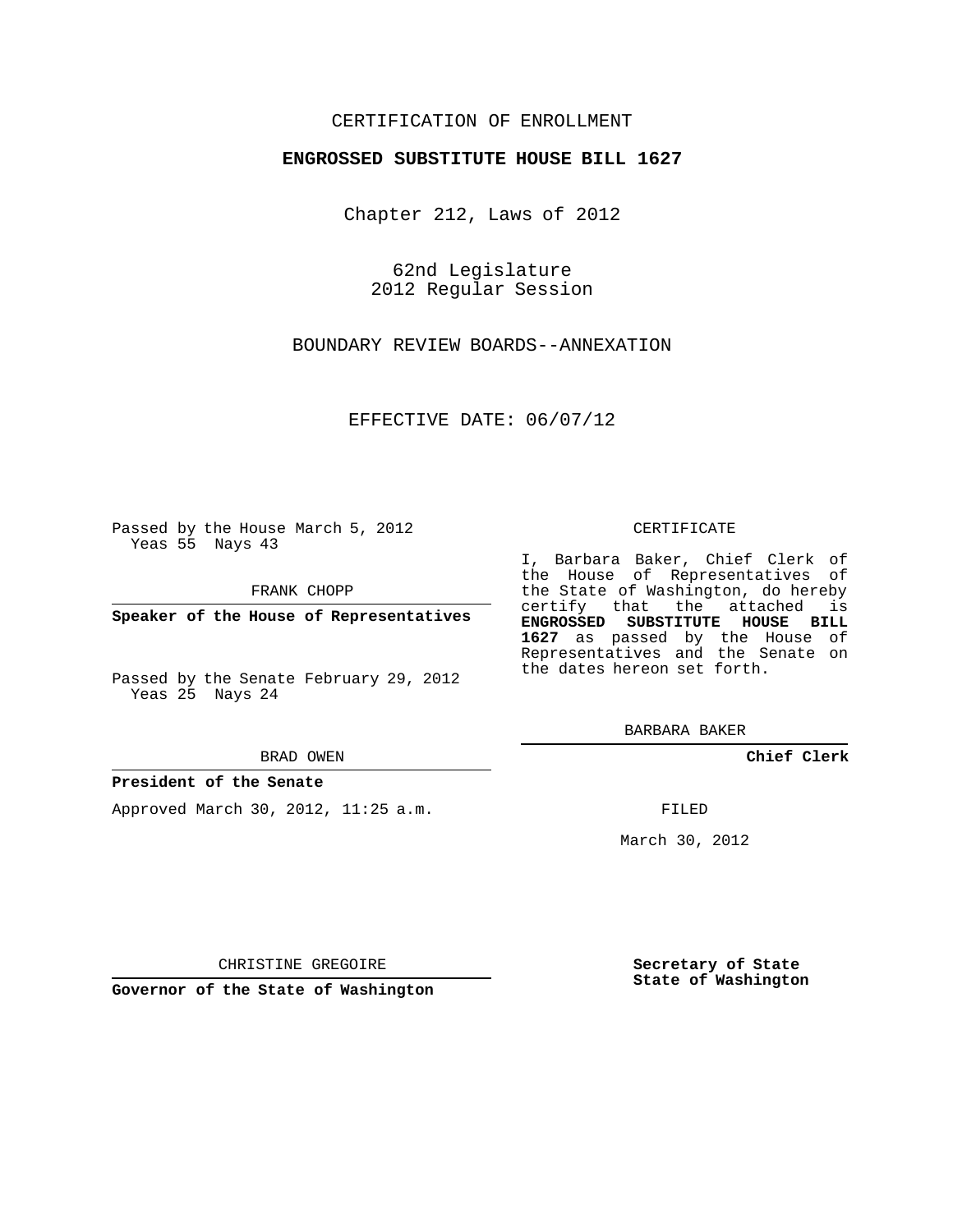# **ENGROSSED SUBSTITUTE HOUSE BILL 1627** \_\_\_\_\_\_\_\_\_\_\_\_\_\_\_\_\_\_\_\_\_\_\_\_\_\_\_\_\_\_\_\_\_\_\_\_\_\_\_\_\_\_\_\_\_

\_\_\_\_\_\_\_\_\_\_\_\_\_\_\_\_\_\_\_\_\_\_\_\_\_\_\_\_\_\_\_\_\_\_\_\_\_\_\_\_\_\_\_\_\_

AS AMENDED BY THE SENATE

Passed Legislature - 2012 Regular Session

**State of Washington 62nd Legislature 2012 Regular Session**

**By** House Local Government (originally sponsored by Representatives Fitzgibbon, Maxwell, Springer, Eddy, Clibborn, and Tharinger)

READ FIRST TIME 02/17/11.

1 AN ACT Relating to limiting the authority of boundary review boards 2 to expand an annexation to twice the area of the proposed annexation; 3 and amending RCW 36.93.150.

4 BE IT ENACTED BY THE LEGISLATURE OF THE STATE OF WASHINGTON:

 5 **Sec. 1.** RCW 36.93.150 and 1994 c 216 s 15 are each amended to read 6 as follows:

 7 The board, upon review of any proposed action, shall take such of 8 the following actions as it deems necessary to best carry out the 9 intent of this chapter:

10 (1) Approve the proposal as submitted.

11 (2) Subject to RCW 35.02.170, modify the proposal by adjusting 12 boundaries to add or delete territory. ((However, any proposal for 13 annexation of territory to a town shall be subject to RCW 35.21.010 and 14 the board shall not add additional territory, the amount of which is 15 greater than that included in the original proposal.)) Subject to the 16 requirements of this chapter, a board may modify a proposal by adding 17 territory that would increase the total area of the proposal before the 18 board. A board, however, may not modify a proposal for annexation of 19 territory to a city or town by adding an amount of territory that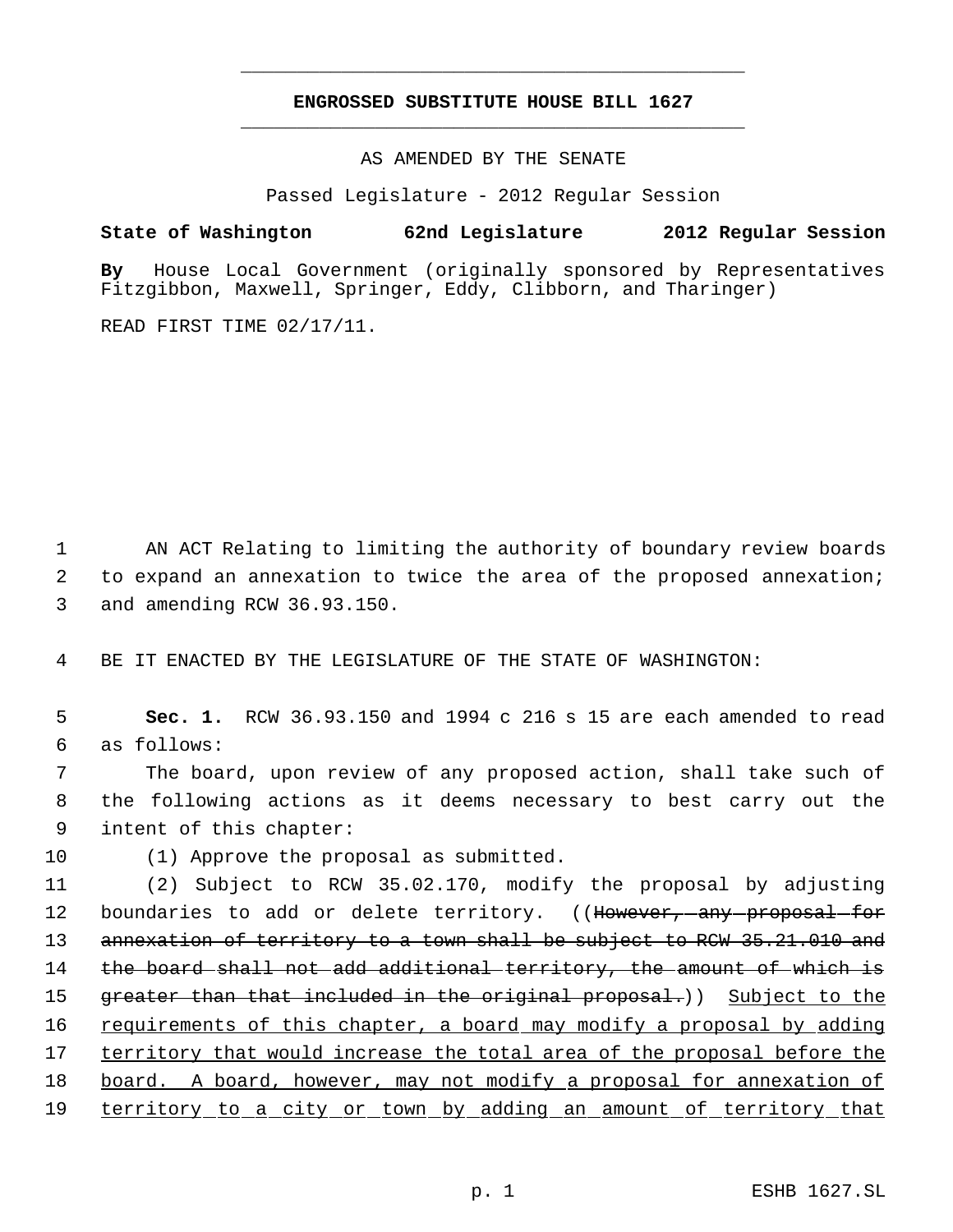1 constitutes more than one hundred percent of the total area of the 2 proposal before the board. Any modifications shall not interfere with the authority of a city, town, or special purpose district to require or not require preannexation agreements, covenants, or petitions. A board shall not modify the proposed incorporation of a city with an estimated population of seven thousand five hundred or more by removing territory from the proposal, or adding territory to the proposal, that constitutes ten percent or more of the total area included within the proposal before the board. However, a board shall remove territory in the proposed incorporation that is located outside of an urban growth area or is annexed by a city or town, and may remove territory in the proposed incorporation if a petition or resolution proposing the annexation is filed or adopted that has priority over the proposed incorporation, before the area is established that is subject to this ten percent restriction on removing or adding territory. A board shall not modify the proposed incorporation of a city with a population of seven thousand five hundred or more to reduce the territory in such a manner as to reduce the population below seven thousand five hundred.

 (3) Determine a division of assets and liabilities between two or more governmental units where relevant.

 (4) Determine whether, or the extent to which, functions of a special purpose district are to be assumed by an incorporated city or town, metropolitan municipal corporation, or another existing special purpose district.

 (5) Disapprove the proposal except that the board shall not have jurisdiction: (a) To disapprove the dissolution or disincorporation of a special purpose district which is not providing services but shall have jurisdiction over the determination of a division of the assets and liabilities of a dissolved or disincorporated special purpose district; (b) over the division of assets and liabilities of a special purpose district that is dissolved or disincorporated pursuant to chapter 36.96 RCW; nor (c) to disapprove the incorporation of a city with an estimated population of seven thousand five hundred or more, but the board may recommend against the proposed incorporation of a city with such an estimated population.

 Unless the board disapproves a proposal, it shall be presented under the appropriate statute for approval of a public body and, if required, a vote of the people. A proposal that has been modified